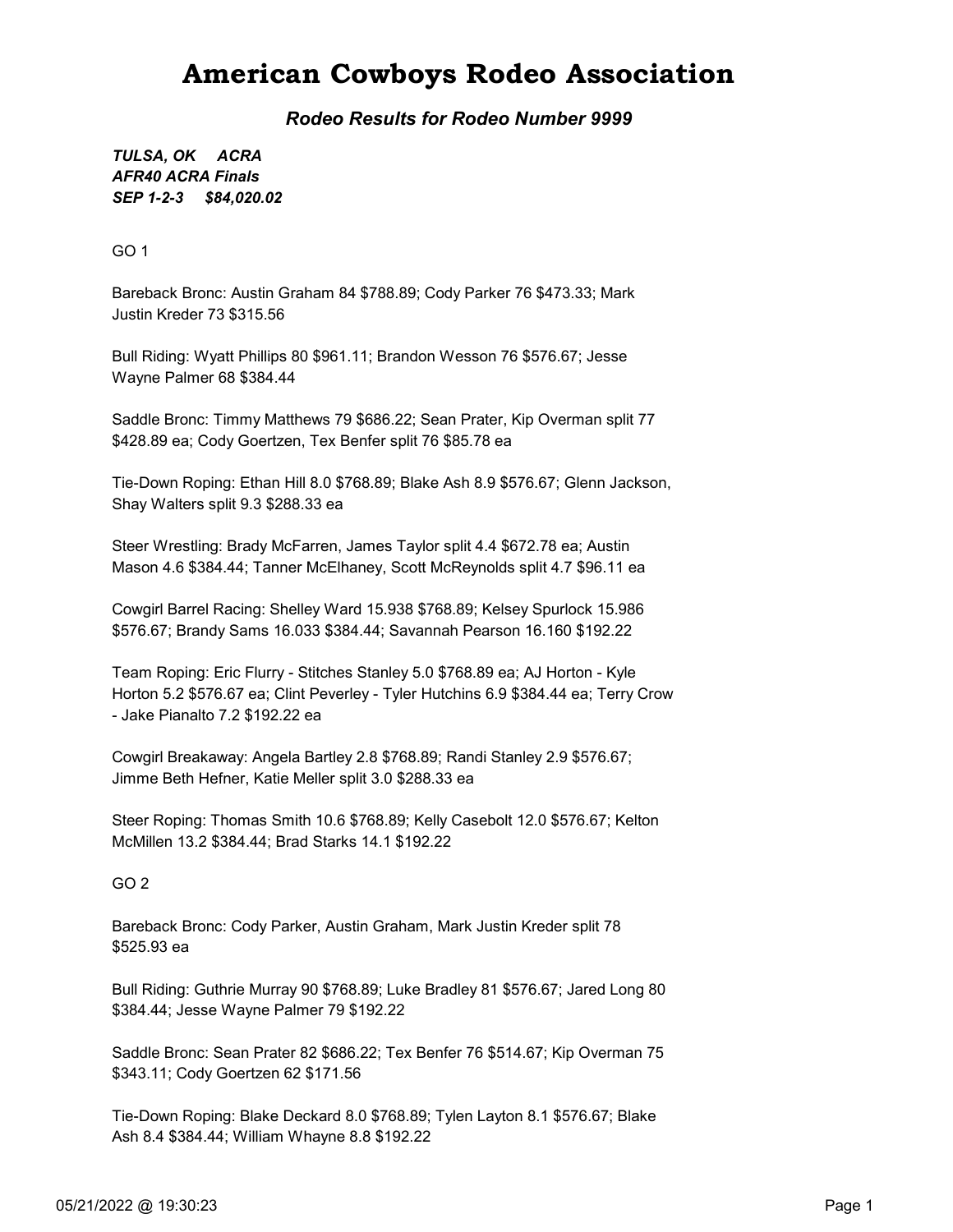## American Cowboys Rodeo Association

#### Rodeo Results for Rodeo Number 9999

Steer Wrestling: Brady McFarren 3.9 \$768.89; Tanner McElhaney 4.2 \$576.67; Scott McReynolds, Donna Charmasson split 4.3 \$288.33 ea

Cowgirl Barrel Racing: Tracy Nowlin 15.388 \$768.89; Shelley Ward 15.673 \$576.67; Erica Canant 15.827 \$384.44; Savannah Pearson 15.860 \$192.22

Team Roping: Brenten Hall - Jake Cooper Clay 4.6 \$768.89 ea; Eric Flurry - Stitches Stanley 5.1 \$576.67 ea; Cody Bailey - Chase McAlvain 5.2 \$384.44 ea; Terry Crow - Jake Pianalto 5.3 \$192.22 ea

Cowgirl Breakaway: Winter Williams 2.2 \$768.89; Katie Meller, Kasi Prather split 2.5 \$480.56 ea; Lindsey Hughes 2.6 \$192.22

Steer Roping: Ralph Williams 12.2 \$768.89; Kelton McMillen, Chet Herren split 12.7 \$480.56 ea; Thomas Smith 12.9 \$192.22

GO 3

Bareback Bronc: AJ Yocham 82 \$788.89; Brian Leddy 81 \$473.33; Austin Graham, Mark Justin Kreder split 78 \$157.78 ea

Bull Riding: Jared Long 83 \$961.11; Chase Brookshire 81 \$576.67; Matt Luster 77 \$384.44

Saddle Bronc: Blane Stacy, Tex Benfer split 80 \$600.44 ea; Timmy Matthews 79 \$343.11; Sean Prater 77 \$171.56

Tie-Down Roping: Billy Hamilton 7.8 \$768.89; William Whayne, Blake Deckard split 8.0 \$480.56 ea; Dillon Sherrick 8.6 \$192.22

Steer Wrestling: Shane Frey 3.8 \$768.89; Austin Mason 4.0 \$576.67; Tanner McElhaney 4.3 \$384.44; Ray M. Carlson, Stewart Gulager split 4.4 \$96.11 ea

Cowgirl Barrel Racing: Tracy Nowlin 15.487 \$768.89; Cheryl Cody 15.566 \$576.67; Reesa Lierly 15.602 \$384.44; Paula Mercer 15.669 \$192.22

Team Roping: Jake Weddle - Josh Canant, Joel Maker - Justin Fox split 4.9 \$672.78 ea; Paul Hefner - Kyle Burger 5.3 \$384.44 ea; Destry Graham - Tanner Ward 6.0 \$192.22 ea

Cowgirl Breakaway: Jenna Lee Hays, Kaci Starkey split 2.6 \$672.78 ea; Winter Williams 2.7 \$384.44; Jacie Hudspeth 2.8 \$192.22

Steer Roping: Thomas Smith 12.3 \$768.89; Bobby Brock 12.5 \$576.67; Brad Starks 12.6 \$384.44; Kelly Casebolt 13.2 \$192.22

AVERAGE: